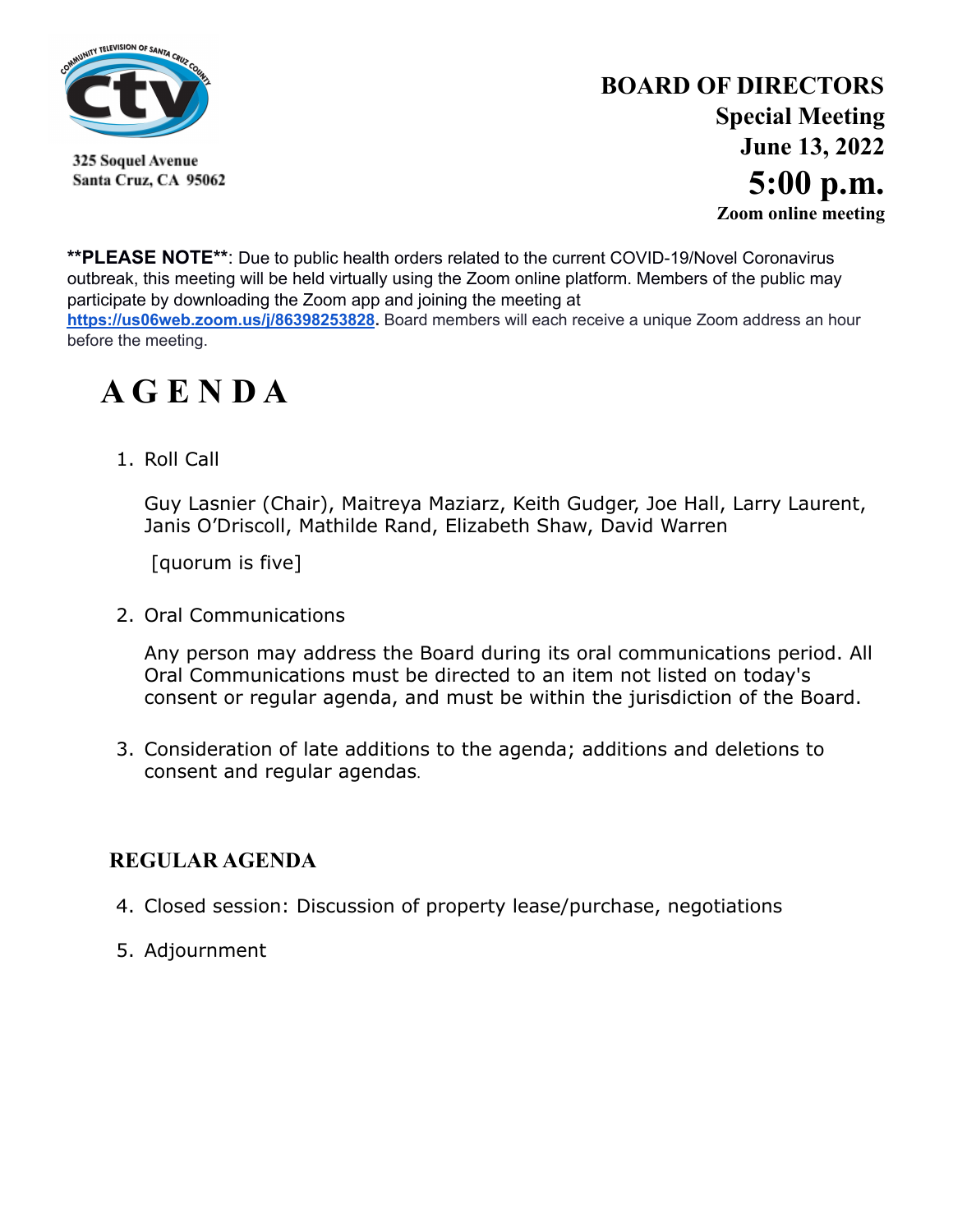Any person may address the Board during its Public Comment period. Each presentation will be limited to three minutes and individuals may speak only once during Public Comment. A maximum of five minutes will be set aside for this period at this meeting. If the period runs beyond five minutes, the Board may, at its discretion, allow time at the end of the meeting for additional public comment. All comments must be directed to an item NOT listed on today's agenda and must be within the subject matter jurisdiction of the Board. Preference will be given to individuals who did not speak at the previous Board meeting. All speakers must address the entire Board and will not be permitted to engage in dialogue. Speakers are requested to sign the sheet designated for that purpose so that their names may accurately be reflected in the minutes of the meeting. Regular Agenda Items: Members of the public may speak on any item on the agenda. Each presentation will be limited to three minutes. The maximum time devoted to public input on **any item will be determined by the Chair.**

**\* Material Included in Board Packet**